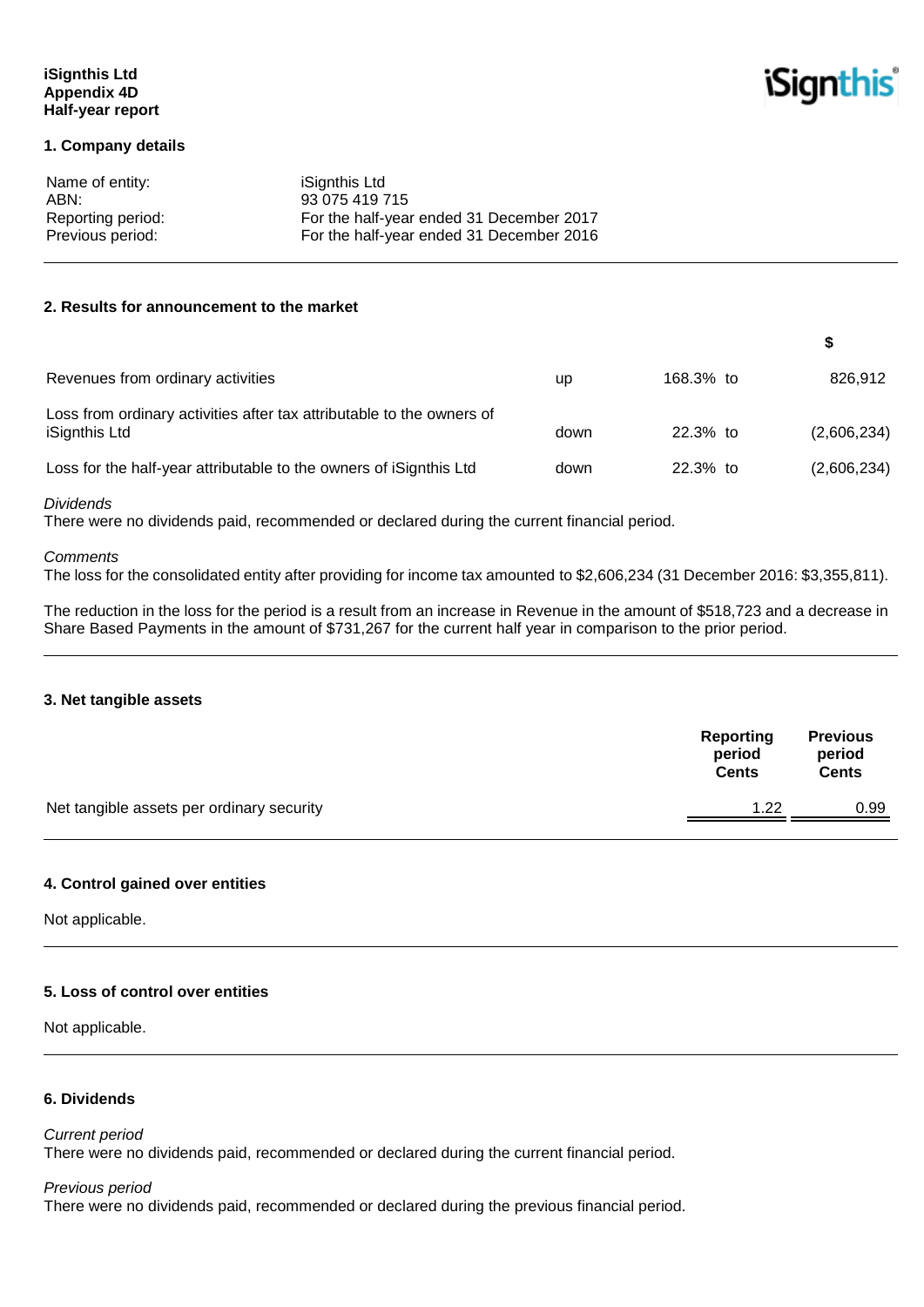**iSignthis** 

# **7. Dividend reinvestment plans**

Not applicable.

### **8. Details of associates and joint venture entities**

Not applicable.

#### **9. Foreign entities**

*Details of origin of accounting standards used in compiling the report:*

Not applicable.

#### **10. Audit qualification or review**

*Details of audit/review dispute or qualification (if any):*

The financial statements were subject to a review by the auditors and the review report is attached as part of the Interim Report.

#### **11. Attachments**

*Details of attachments (if any):*

The Interim Report of iSignthis Ltd for the half-year ended 31 December 2017 is attached.

**12. Signed**

Signed  $\overline{A}$   $\overline{A}$  Date: 28 February 2018

Nickolas John Karantzis Managing Director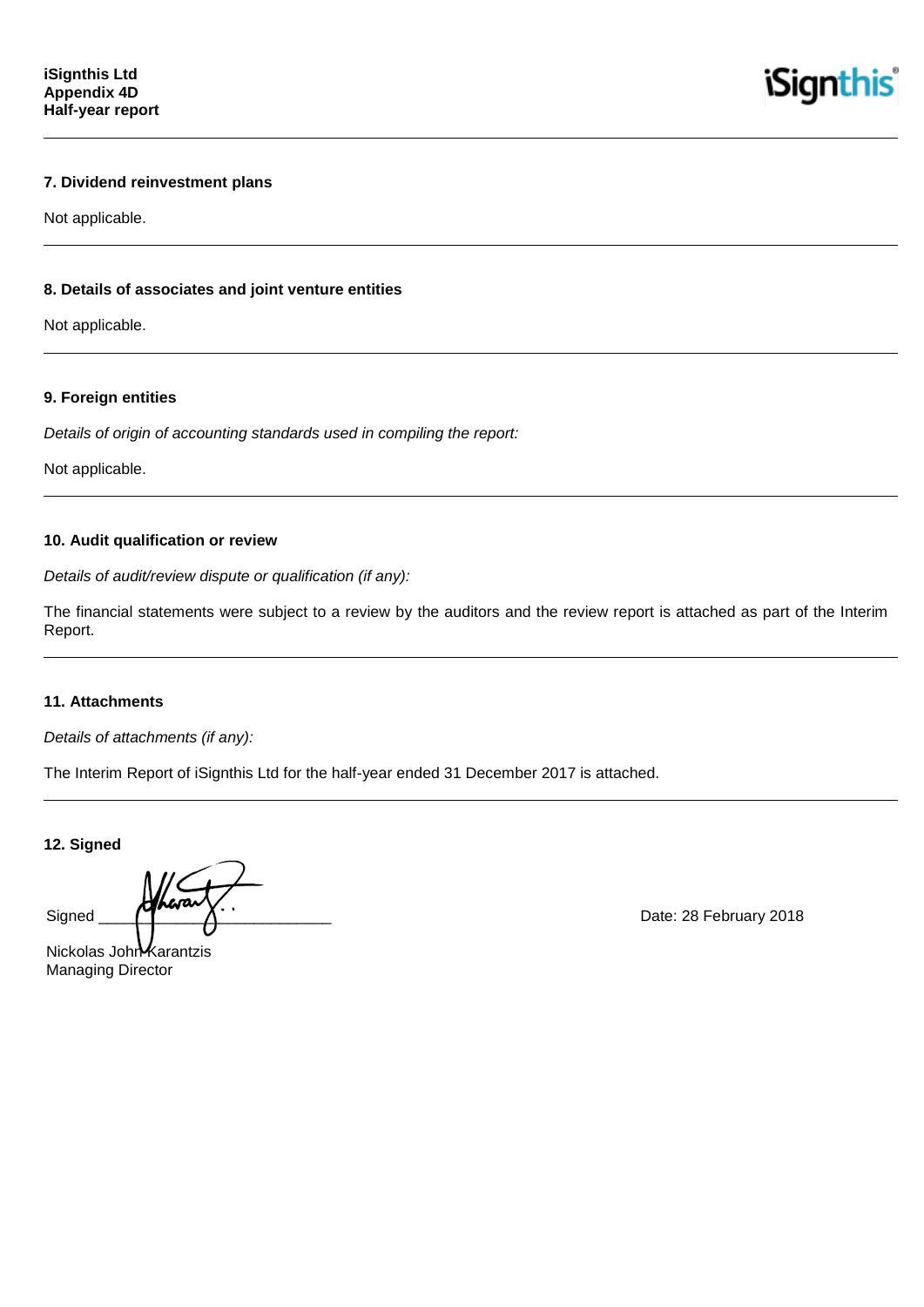

# **iSignthis Ltd**

**ABN 93 075 419 715**

**Interim Report - 31 December 2017**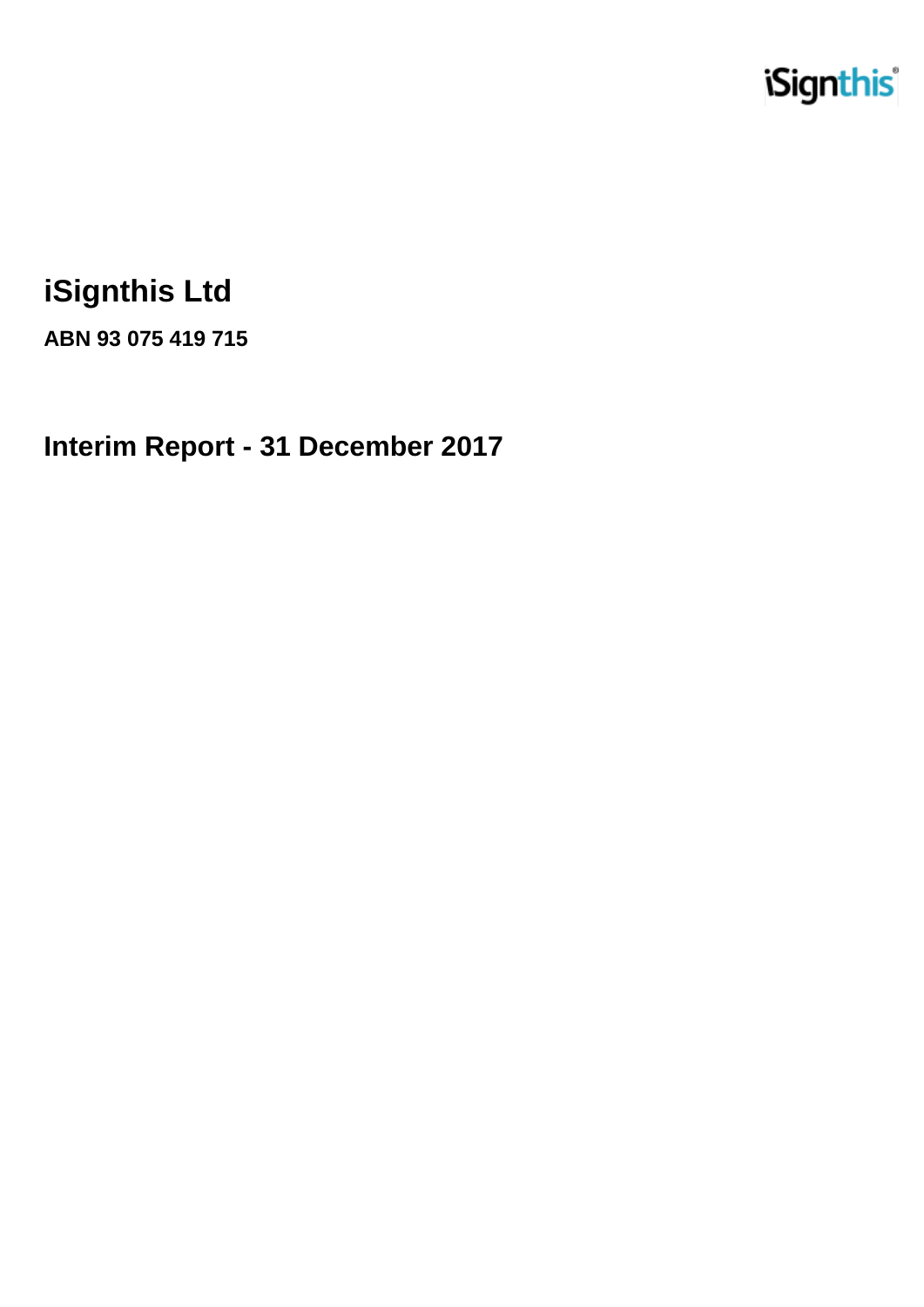#### **iSignthis Ltd Contents 31 December 2017**

# **iSignthis**

| Corporate directory                                                 | 2  |
|---------------------------------------------------------------------|----|
| Directors' report                                                   |    |
| Auditor's independence declaration                                  | 5  |
| Statement of profit or loss and other comprehensive income          | 6  |
| Statement of financial position                                     |    |
| Statement of changes in equity                                      | 8  |
| Statement of cash flows                                             | 9  |
| Notes to the financial statements                                   | 10 |
| Directors' declaration                                              | 16 |
| Independent auditor's review report to the members of iSignthis Ltd | 17 |
|                                                                     |    |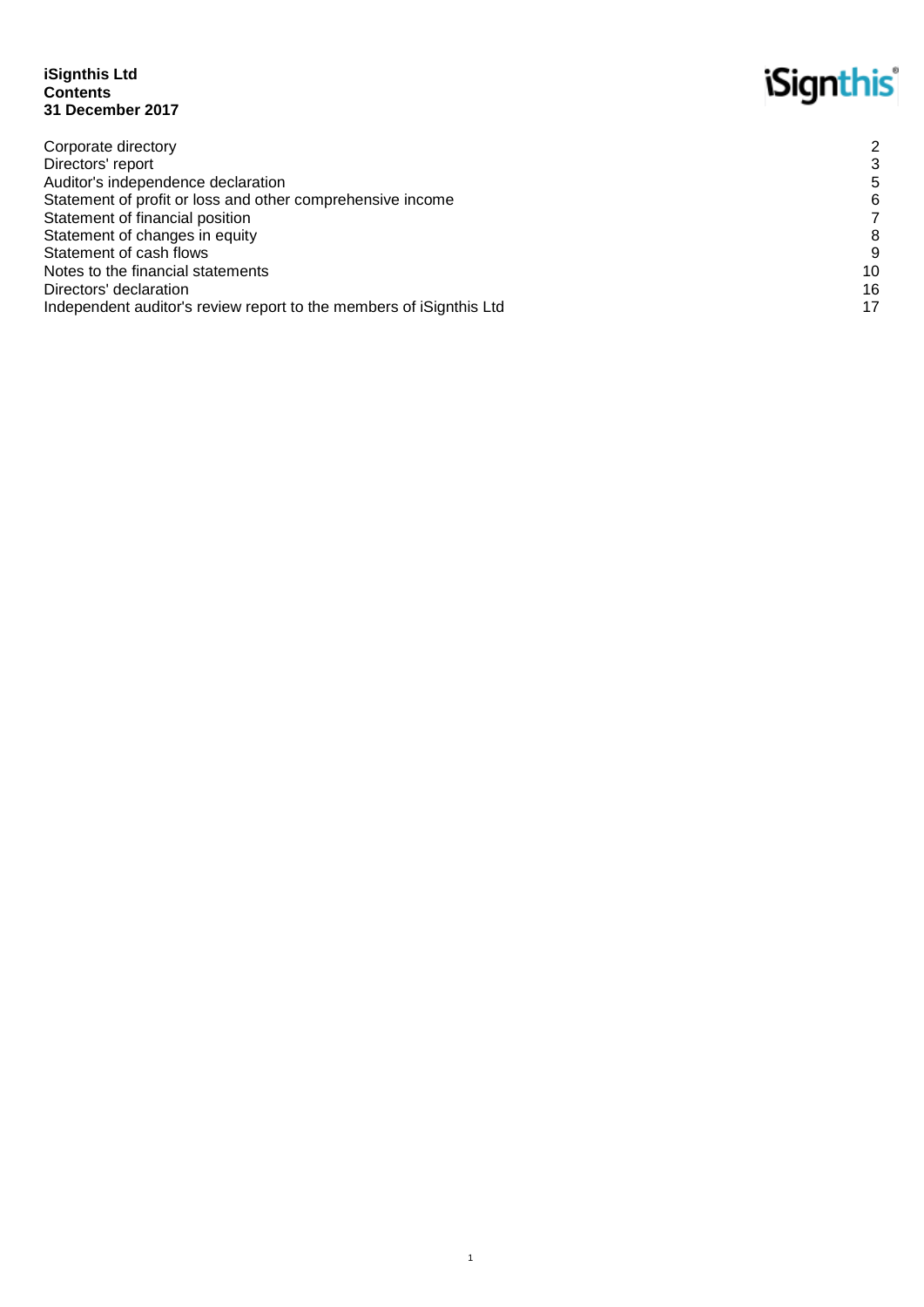

| <b>Directors</b>        | <b>Timothy Hart</b><br>(Non-Executive Chairman)<br>Nickolas John Karantzis<br>(Managing Director)<br>Barnaby Egerton-Warburton<br>(Non-Executive Director)<br><b>Scott Minehane</b><br>(Non-Executive Director) |
|-------------------------|-----------------------------------------------------------------------------------------------------------------------------------------------------------------------------------------------------------------|
| Company secretary & CFO | <b>Todd Richards</b>                                                                                                                                                                                            |
| Registered office       | 456 Victoria Parade<br>East Melbourne, VIC, 3002                                                                                                                                                                |
| Share register          | <b>Link Market Services</b><br>Level 12, 680 George Street<br>Sydney, NSW, 2000<br>Telephone: 1300 554 474                                                                                                      |
| Auditor                 | <b>Grant Thornton Audit Pty Ltd</b><br>Collins Square,<br>727 Collins Street<br>Melbourne, 3008 VIC                                                                                                             |
| Stock exchange listing  | iSignthis Ltd shares are listed on the Australian Securities Exchange (ASX code: ISX)                                                                                                                           |
| Website                 | www.isignthis.com                                                                                                                                                                                               |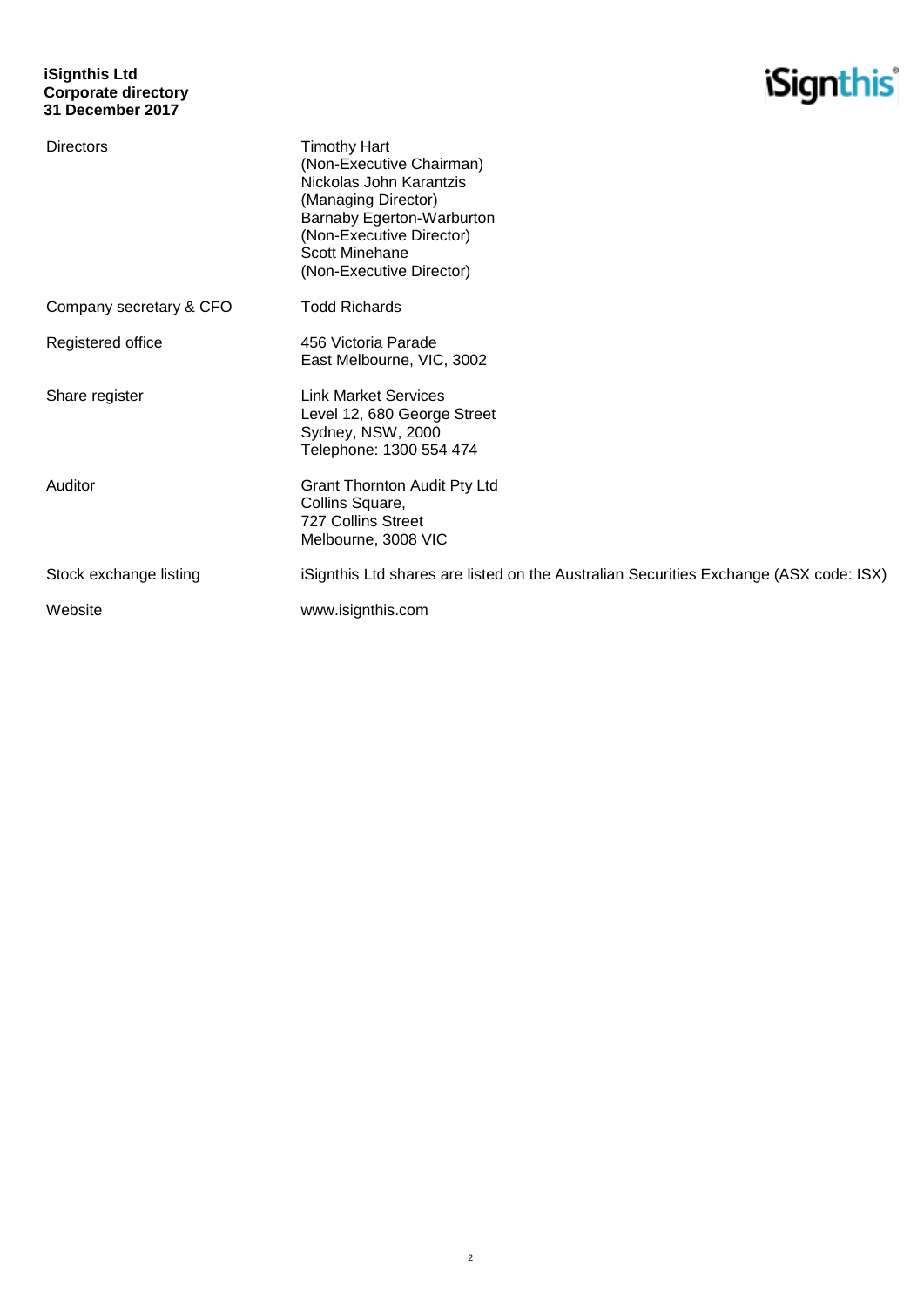### **iSignthis Ltd Directors' report 31 December 2017**



The Directors present their report, together with the financial statements, on the consolidated entity (referred to hereafter as the 'consolidated entity') consisting of iSignthis Ltd (referred to hereafter as the 'company' or 'parent entity') and the entities it controlled at the end of, or during, the half-year ended 31 December 2017.

#### **Directors**

The following persons were Directors of iSignthis Ltd during the whole of the financial half-year and up to the date of this report, unless otherwise stated:

Mr Tim Hart (Non-Executive Chairman) Mr Nickolas John Karantzis (Managing Director) Mr Scott Minehane (Non-Executive Director) Mr Barnaby Egerton-Warburton (Non-Executive Director)

#### **Principal activities**

iSignthis Ltd is an Australian headquartered business with patented technology used to significantly enhance online payment security and to electronically verify identities by way of a dynamic, digital and automated system. The system assists obligated entities under Anti Money Laundering ("AML") and Counter Terrorism Funding ("CTF") legislation to meet their compliance requirements and to ensure rapid and convenient on boarding of their customers. iSignthis also assists online merchants with mitigating Card Not Present ("CNP") fraud and providing CNP liability shift, within the framework of the card scheme rules and applicable regulatory regimes. The consolidated entity has been granted USA, European, South African, Portuguese, Singaporean and Australian patents and has patents pending in several other key jurisdictions including China, Hong Kong, South Korea, Canada, Brazil and India. The Company is licensed by the Central Bank of Cyprus as an EEA authorised eMoney Institution, offering card acquiring in the EEA, Australia and New Zealand.

#### **Review of operations**

The loss for the consolidated entity after providing for income tax amounted to \$2,606,234 (31 December 2016: \$3,355,811).

Revenue including other income during the period amounted to \$826,912 (2016: \$308,189), which included contracted service fees and licensing fees of \$799,499 and interest of \$27,413.

Operating expenses for the period were \$220,659 (2016: \$125,255). Employment benefit costs amounted to \$1,410,463 (2016: \$1,248,483), due to an increase in the number of employees when compared to the same period last year. Share based payments during the period amounted to \$205,047 (2016: \$936,314) which represented a total of 1,000,000 fully paid ordinary shares upon the vesting of performance rights meeting performance criteria along with an additional 509,167 performance rights issued to employees in accordance with the company's share incentive plan.

#### **Financial position**

The net assets of the consolidated entity increased by \$3,943,911 to \$9,354,275 as at 31 December 2017 (30 June 2017: \$5,410,364). The consolidated entity's working capital, being current assets less current liabilities was \$8,368,165 at 31 December 2017 (30 June 2017: \$4,152,721). During the period the consolidated entity had a negative cash flow from operating activities of \$2,118,418 (2016: \$2,500,759).

As a result of the above the Directors believe the consolidated entity is in a strong and stable position to expand and grow its current operations.

#### **Significant changes in the state of affairs**

On 3 November 2017, the consolidated entity issued 34,210,527 fully paid ordinary shares at an issue price of \$0.19 (19 cents) per share raising a total of \$6,500,000 (before costs).

On 30 November 2017, the consolidated entity issued 1,000,000 fully paid ordinary shares upon the vesting of performance rights that met their respective performance criteria.

There were no other significant changes in the state of affairs of the consolidated entity during the financial half-year.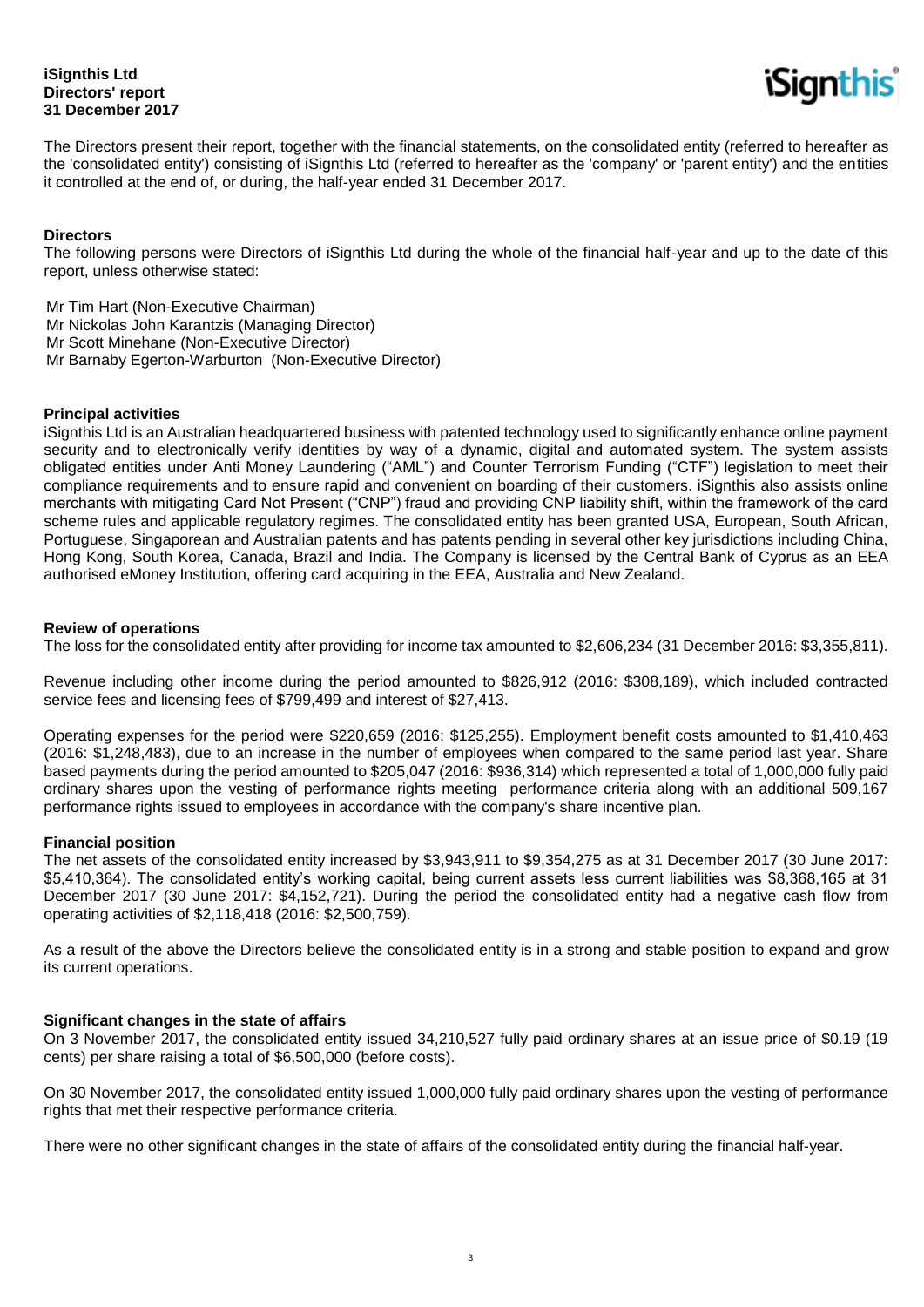**iSignthis Ltd Directors' report 31 December 2017**



#### **Matters subsequent to the end of the financial half-year**

No matter or circumstance has arisen since 31 December 2017 that has significantly affected, or may significantly affect the consolidated entity's operations, the results of those operations, or the consolidated entity's state of affairs in future financial years.

#### **Auditor's independence declaration**

A copy of the auditor's independence declaration as required under section 307C of the Corporations Act 2001 is set out on the page 5.

This report is made in accordance with a resolution of Directors, pursuant to section 306(3)(a) of the Corporations Act 2001.

 4

On behalf of the Directors

 $\overline{\phantom{a}}$ 

Nickolas John Karantzis Managing Director

28 February 2018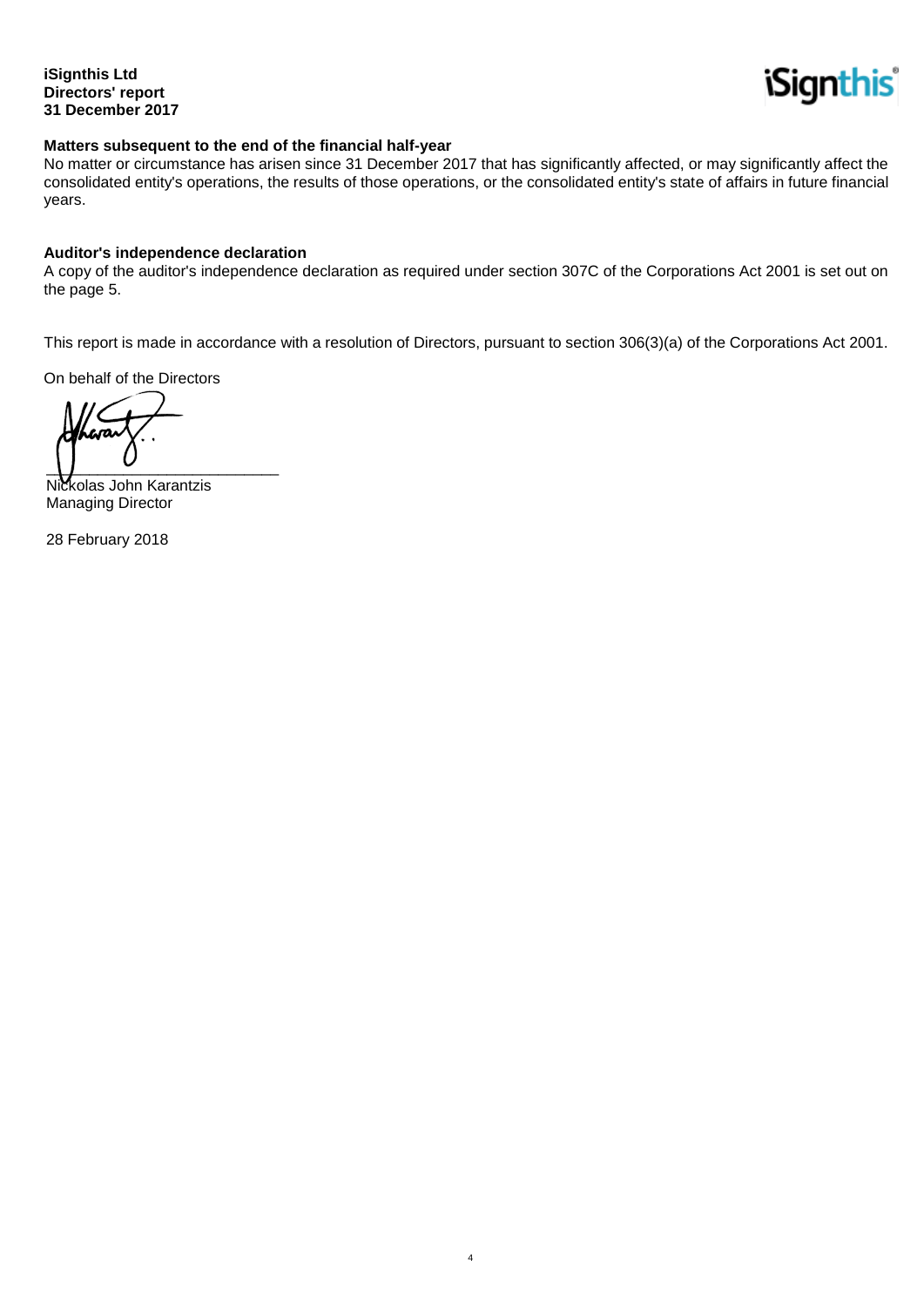

[This page has intentionally been left blank for the insertion of the auditor's independence declaration]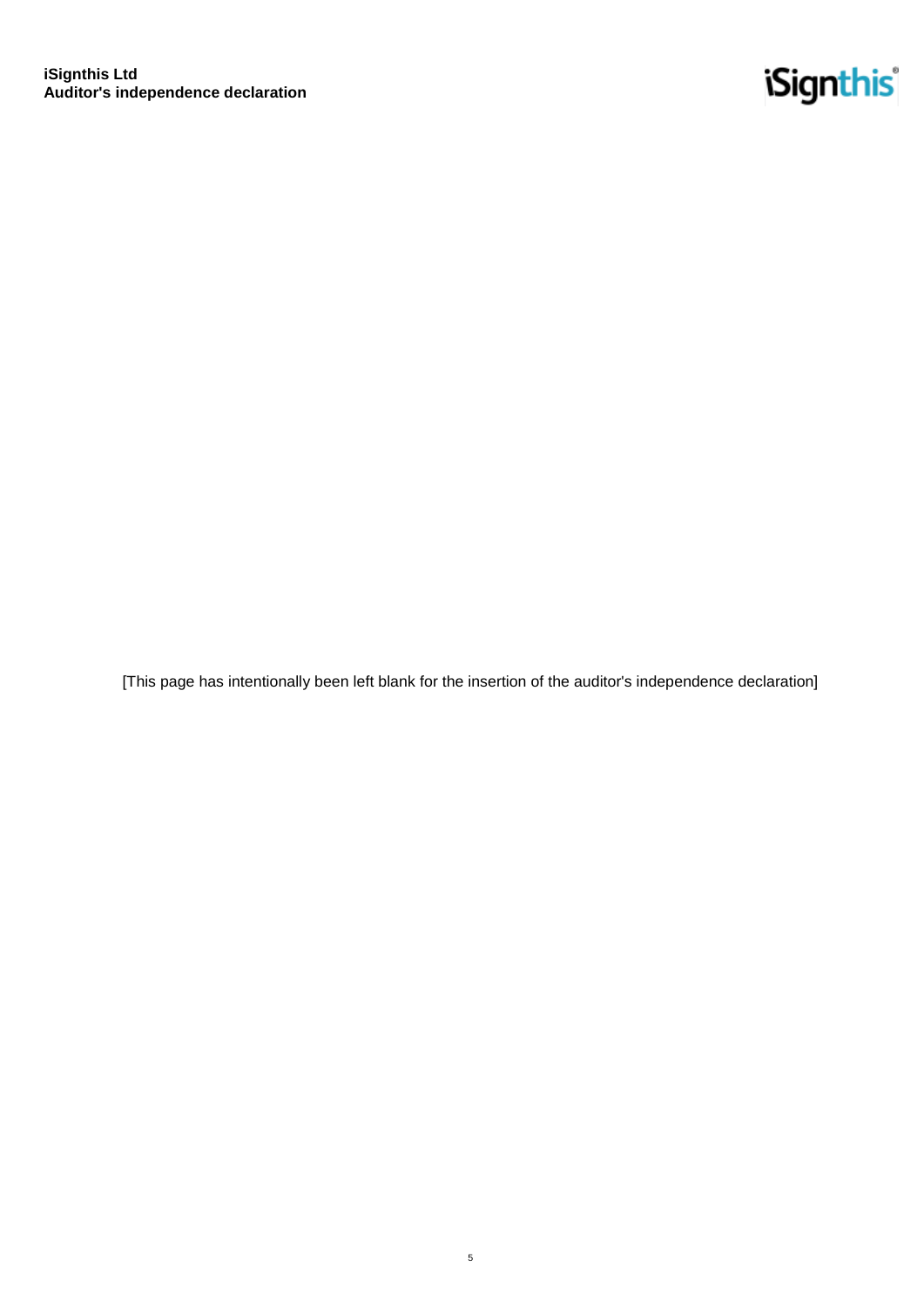#### **iSignthis Ltd Statement of profit or loss and other comprehensive income For the half-year ended 31 December 2017**



|                                                                                                                                                                                                                                |             | <b>Consolidated</b>                                                                                         |                                                                                                             |
|--------------------------------------------------------------------------------------------------------------------------------------------------------------------------------------------------------------------------------|-------------|-------------------------------------------------------------------------------------------------------------|-------------------------------------------------------------------------------------------------------------|
|                                                                                                                                                                                                                                | <b>Note</b> | 31 December 31 December<br>2017                                                                             | 2016                                                                                                        |
|                                                                                                                                                                                                                                |             | \$                                                                                                          | \$                                                                                                          |
| Revenue                                                                                                                                                                                                                        | 4           | 826,912                                                                                                     | 308,189                                                                                                     |
| <b>Expenses</b><br>Corporate expenses<br>Advertising & marketing expenses<br>Employee benefits expense<br>Research & development expenses<br>Depreciation expense<br>Other expenses<br>Operating costs<br>Share based payments | 5           | (558, 976)<br>(53, 282)<br>(1,410,463)<br>(193, 961)<br>(63, 679)<br>(708, 751)<br>(220, 659)<br>(205, 047) | (435,586)<br>(28, 662)<br>(1, 248, 483)<br>(214, 936)<br>(59, 520)<br>(599,003)<br>(125, 255)<br>(936, 314) |
| Net realised foreign exchange loss                                                                                                                                                                                             |             | (18, 328)                                                                                                   | (16, 241)                                                                                                   |
| Loss before income tax expense                                                                                                                                                                                                 |             | (2,606,234)                                                                                                 | (3,355,811)                                                                                                 |
| Income tax expense                                                                                                                                                                                                             |             |                                                                                                             |                                                                                                             |
| Loss after income tax expense for the half-year attributable to the owners of<br><b>iSignthis Ltd</b>                                                                                                                          |             | (2,606,234)                                                                                                 | (3,355,811)                                                                                                 |
| Other comprehensive income                                                                                                                                                                                                     |             |                                                                                                             |                                                                                                             |
| Items that may be reclassified subsequently to profit or loss<br>Foreign currency translation                                                                                                                                  |             | 12,098                                                                                                      | (8,056)                                                                                                     |
| Other comprehensive income for the half-year, net of tax                                                                                                                                                                       |             | 12,098                                                                                                      | (8,056)                                                                                                     |
| Total comprehensive loss for the half-year attributable to the owners of<br>iSignthis Ltd                                                                                                                                      |             | (2,594,136)                                                                                                 | (3,363,867)                                                                                                 |
|                                                                                                                                                                                                                                |             | <b>Cents</b>                                                                                                | <b>Cents</b>                                                                                                |
| Basic earnings per share<br>Diluted earnings per share                                                                                                                                                                         | 8<br>8      | (0.41)<br>(0.41)                                                                                            | (0.54)<br>(0.54)                                                                                            |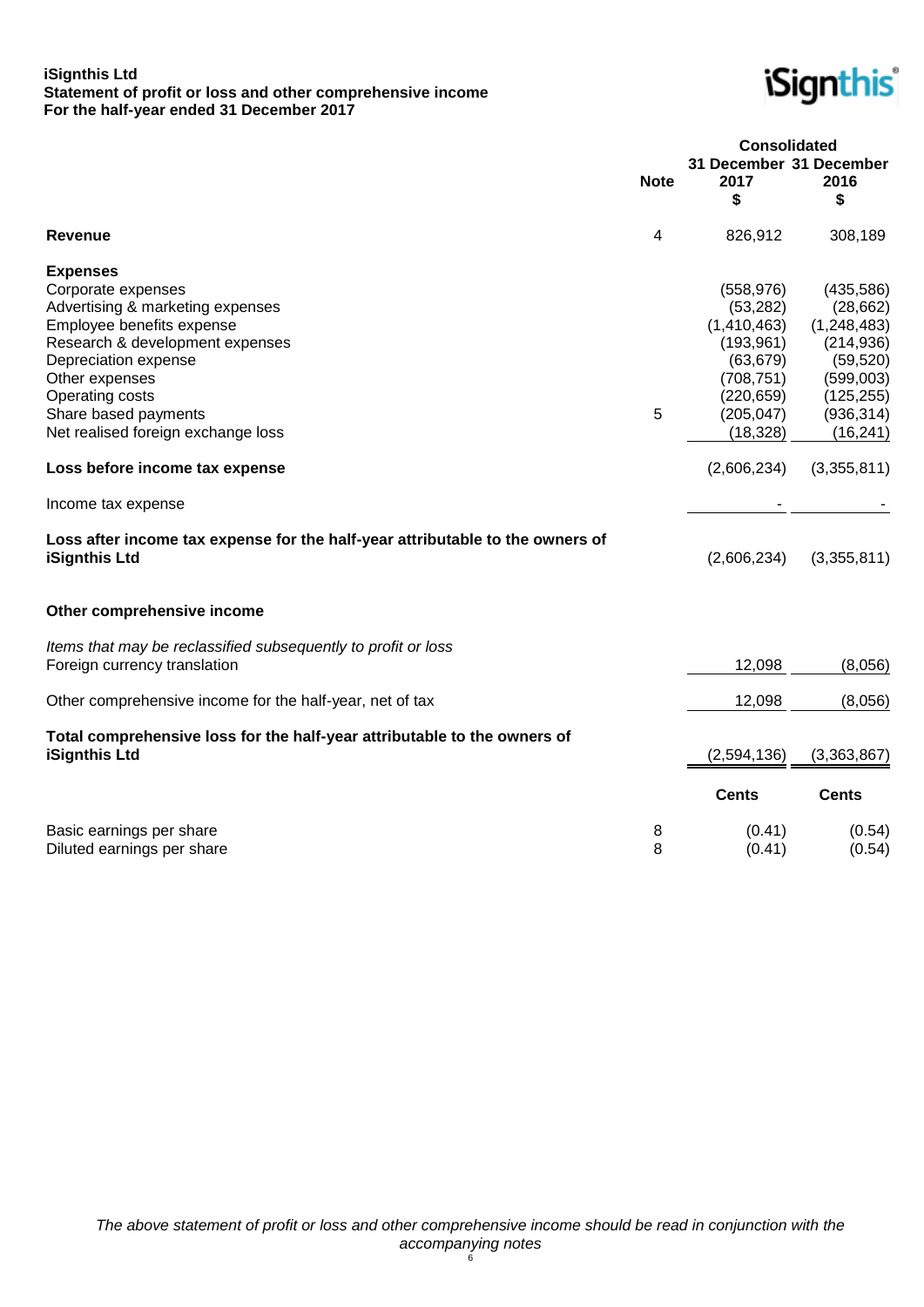#### **iSignthis Ltd Statement of financial position As at 31 December 2017**

**iSignthis** 

|                                                                                                                                  |             | <b>Consolidated</b>                            |                                              |
|----------------------------------------------------------------------------------------------------------------------------------|-------------|------------------------------------------------|----------------------------------------------|
|                                                                                                                                  | <b>Note</b> | 31 December<br>2017<br>\$                      | 30 June<br>2017<br>\$                        |
| <b>Assets</b>                                                                                                                    |             |                                                |                                              |
| <b>Current assets</b><br>Cash and cash equivalents<br>Trade and other receivables<br>Other assets<br><b>Total current assets</b> |             | 7,653,681<br>288,868<br>1,115,522<br>9,058,071 | 3,398,853<br>818,654<br>642,871<br>4,860,378 |
| <b>Non-current assets</b><br>Property, plant and equipment<br>Intangibles<br>Total non-current assets                            |             | 99,032<br>1,220,941<br>1,319,973               | 63,541<br>1,221,448<br>1,284,989             |
| <b>Total assets</b>                                                                                                              |             | 10,378,044                                     | 6,145,367                                    |
| <b>Liabilities</b>                                                                                                               |             |                                                |                                              |
| <b>Current liabilities</b><br>Trade and other payables<br>Employee benefits<br><b>Total current liabilities</b>                  |             | 566,858<br>123,048<br>689,906                  | 576,562<br>131,095<br>707,657                |
| <b>Non-current liabilities</b><br>Other payables<br>Employee benefits<br>Total non-current liabilities                           |             | 300,000<br>33,863<br>333,863                   | 27,346<br>27,346                             |
| <b>Total liabilities</b>                                                                                                         |             | 1,023,769                                      | 735,003                                      |
| <b>Net assets</b>                                                                                                                |             | 9,354,275                                      | 5,410,364                                    |
| <b>Equity</b><br><b>Issued capital</b><br>Reserves<br><b>Accumulated losses</b>                                                  | 6           | 30,677,294<br>4,518,891<br>(25, 841, 910)      | 24,668,528<br>5,735,142<br>(24,993,306)      |
| <b>Total equity</b>                                                                                                              |             | 9,354,275                                      | 5,410,364                                    |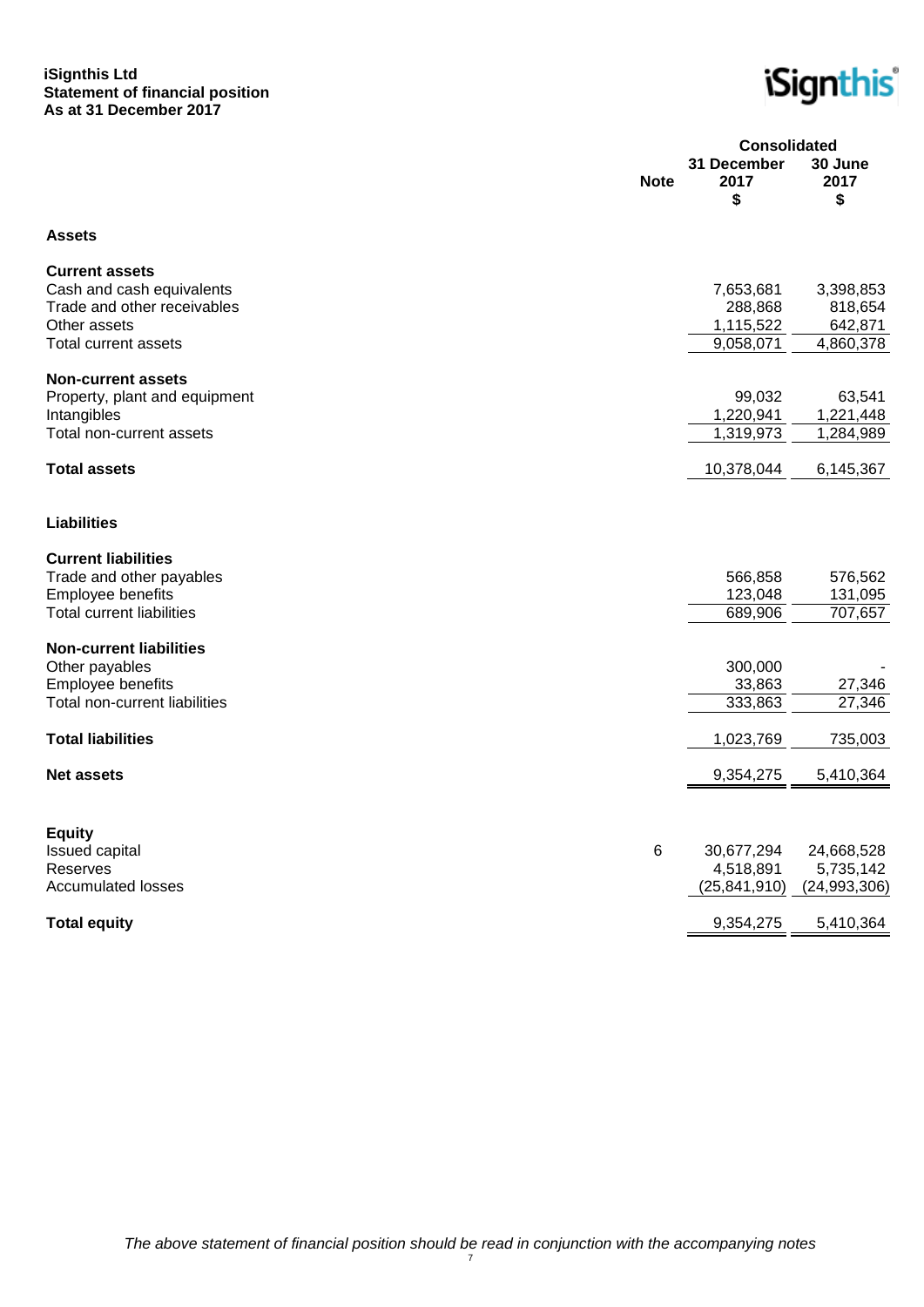#### **iSignthis Ltd Statement of changes in equity For the half-year ended 31 December 2017**



| <b>Consolidated</b>                                                                                | <b>Issued</b><br>capital<br>S  | <b>Share based</b><br>payments<br>reserve<br>\$ | <b>Accumulated</b><br><b>losses</b><br>\$ | Foreign<br>currency<br>reserve<br>\$ | <b>Total equity</b><br>S  |
|----------------------------------------------------------------------------------------------------|--------------------------------|-------------------------------------------------|-------------------------------------------|--------------------------------------|---------------------------|
| Balance at 1 July 2016                                                                             | 22,734,789                     | 6,368,646                                       | (19, 293, 244)                            | (66, 358)                            | 9,743,833                 |
| Loss after income tax expense for the half-year<br>Other comprehensive loss for the half-year, net |                                |                                                 | (3,355,811)                               |                                      | (3,355,811)               |
| of tax                                                                                             |                                |                                                 |                                           | (8,056)                              | (8,056)                   |
| Total comprehensive loss for the half-year                                                         |                                |                                                 | (3,355,811)                               | (8,056)                              | (3,363,867)               |
| Transactions with owners in their capacity as<br>owners:                                           |                                |                                                 |                                           |                                      |                           |
| Share-based payments (note 9)                                                                      |                                | 936,314                                         |                                           |                                      | 936,314                   |
| Balance at 31 December 2016                                                                        | 22,734,789                     | 7,304,960                                       | (22, 649, 055)                            | (74, 414)                            | 7,316,280                 |
| <b>Consolidated</b>                                                                                | <b>Issued</b><br>capital<br>\$ | <b>Share based</b><br>payments<br>reserve<br>\$ | <b>Accumulated</b><br>losses<br>\$        | Foreign<br>currency<br>reserve<br>\$ | <b>Total equity</b><br>\$ |
| Balance at 1 July 2017                                                                             | 24,668,528                     | 5,814,254                                       | (24,993,306)                              | (79, 112)                            | 5,410,364                 |
| Loss after income tax expense for the half-year<br>Other comprehensive income for the half-year,   |                                |                                                 | (2,606,234)                               |                                      | (2,606,234)               |
| net of tax                                                                                         |                                |                                                 |                                           | 12,098                               | 12,098                    |
| Total comprehensive income for the half-year                                                       |                                |                                                 | (2,606,234)                               | 12,098                               | (2,594,136)               |
| Transactions with owners in their capacity as<br>owners:                                           |                                |                                                 |                                           |                                      |                           |
| Share-based payments (note 9)                                                                      | 155,000                        | 50,047                                          |                                           |                                      | 205,047                   |
| Lapse of options                                                                                   |                                | (1,757,630)                                     | 1,757,630                                 |                                      |                           |
| Proceeds from issue of shares<br>Capital raising costs                                             | 6,500,000<br>(646, 234)        | 479,234                                         |                                           |                                      | 6,500,000<br>(167,000)    |
| Balance at 31 December 2017                                                                        | 30,677,294                     | 4,585,905                                       | (25, 841, 910)                            | (67, 014)                            | 9,354,275                 |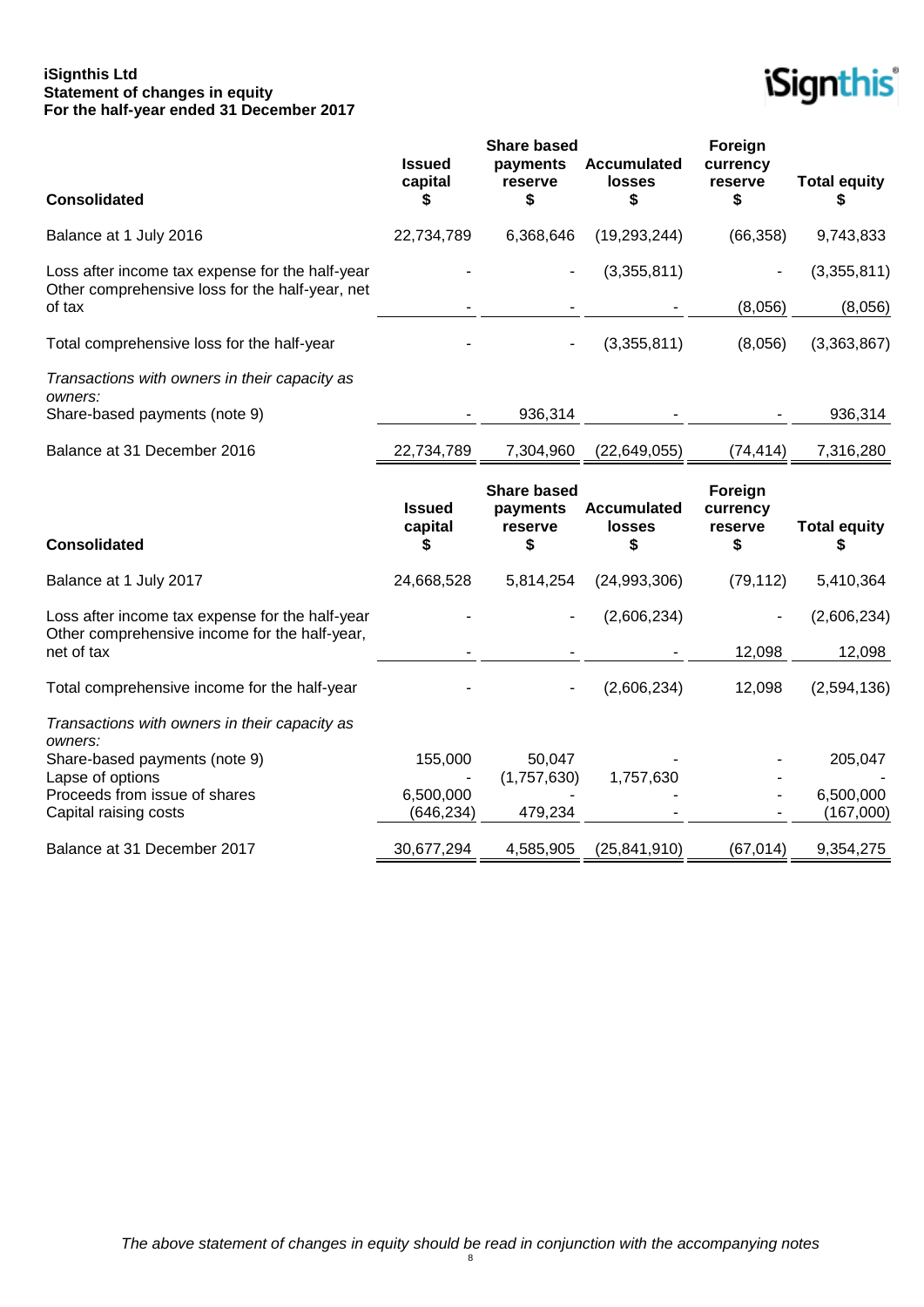#### **iSignthis Ltd Statement of cash flows For the half-year ended 31 December 2017**

**iSignthis** 

|                                                                       | <b>Consolidated</b>             |             |
|-----------------------------------------------------------------------|---------------------------------|-------------|
|                                                                       | 31 December 31 December<br>2017 | 2016        |
|                                                                       | \$                              | \$          |
| Cash flows from operating activities                                  |                                 |             |
| Receipts from customers                                               | 720,653                         | 266,098     |
| Payments to suppliers and employees                                   | (3,449,823)                     | (2,852,939) |
| Research and development incentive received                           | 578,884                         |             |
| Interest received                                                     | 31,868                          | 86,082      |
| Net cash used in operating activities                                 | (2, 118, 418)                   | (2,500,759) |
|                                                                       |                                 |             |
| Cash flows from investing activities                                  |                                 |             |
| Payments for intellectual property                                    | (49, 924)                       |             |
| Payments for property, plant and equipment                            | (34, 934)                       | (21, 827)   |
| Cash on deposit                                                       | 405,157                         |             |
| Net cash from/(used in) investing activities                          | 320,299                         | (21, 827)   |
|                                                                       |                                 |             |
| <b>Cash flows from financing activities</b>                           |                                 |             |
| Proceeds from issue of shares                                         | 6,500,000                       |             |
| Capital raising costs                                                 | (167,000)                       |             |
| Card scheme membership security                                       | (268, 182)                      |             |
| Net cash from financing activities                                    | 6,064,818                       |             |
|                                                                       |                                 |             |
| Net (decrease)/increase in cash and cash equivalents                  | 4,266,699                       | (2,522,586) |
| Cash and cash equivalents at the beginning of the financial half-year | 3,398,853                       | 8,957,072   |
| Effects of exchange rate changes on cash and cash equivalents         | (11, 871)                       | (23, 655)   |
| Cash and cash equivalents at the end of the financial half-year       | 7,653,681                       | 6,410,831   |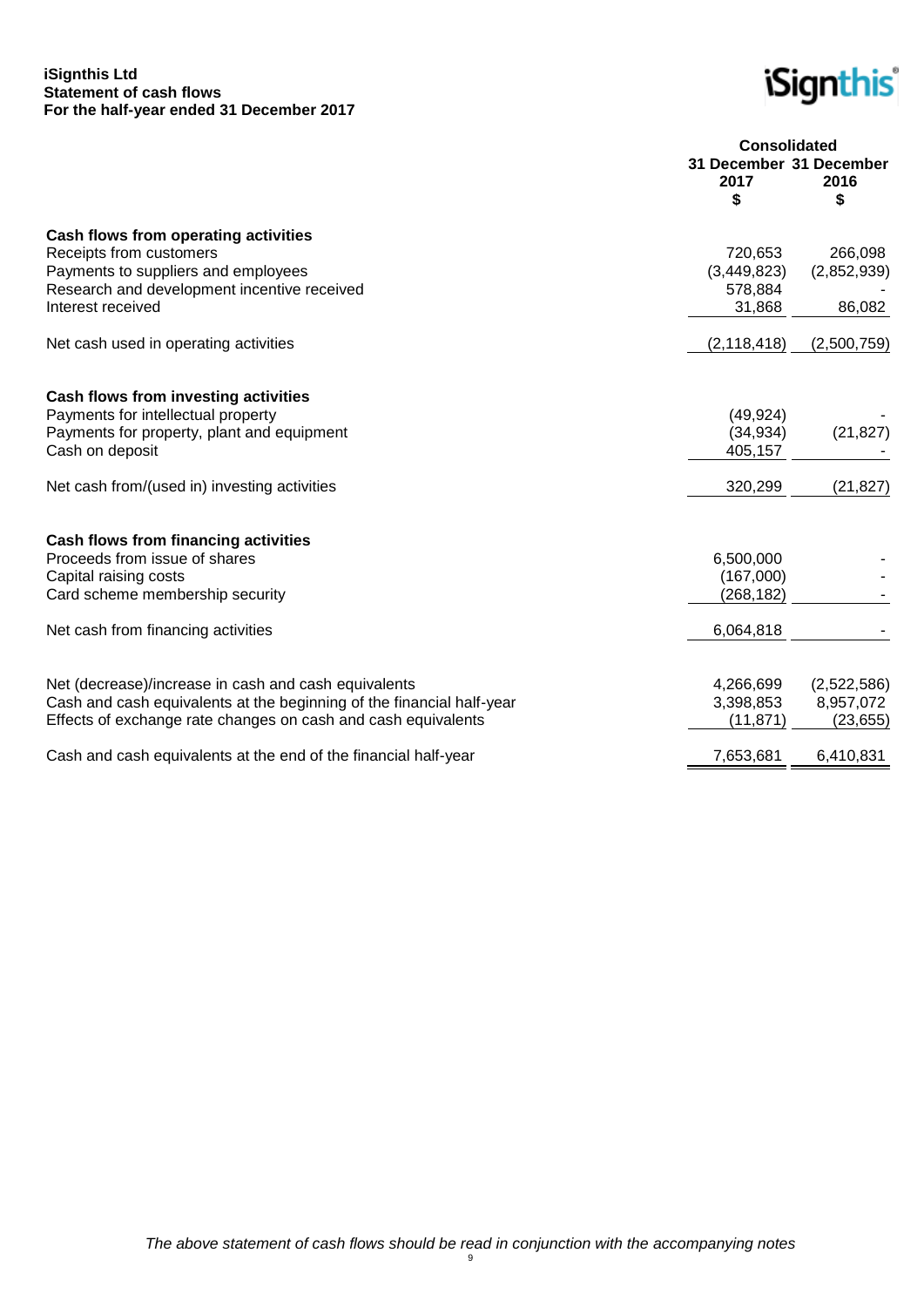*iSianthis* 

### **Note 1. General information**

The financial statements cover iSignthis Ltd as a consolidated entity consisting of iSignthis Ltd and the entities it controlled at the end of, or during, the half-year. The financial statements are presented in Australian dollars, which is iSignthis Ltd's functional and presentation currency.

iSignthis Ltd is a listed public company limited by shares, incorporated and domiciled in Australia. Its registered office and principal place of business is:

456 Victoria Parade East Melbourne Victoria, 3002

A description of the nature of the consolidated entity's operations and its principal activities are included in the Directors' report, which is not part of the financial statements.

The financial statements were authorised for issue, in accordance with a resolution of Directors, on 28 February 2018. The Directors do not have the power to amend and reissue the financial statements.

#### **Note 2. Significant accounting policies**

These general purpose financial statements for the interim half-year reporting period ended 31 December 2017 have been prepared in accordance with Australian Accounting Standard AASB 134 'Interim Financial Reporting' and the Corporations Act 2001, as appropriate for for-profit oriented entities. Compliance with AASB 134 ensures compliance with International Financial Reporting Standard IAS 34 'Interim Financial Reporting'.

These general purpose financial statements do not include all the notes of the type normally included in annual financial statements. Accordingly, these financial statements are to be read in conjunction with the annual report for the year ended 30 June 2017 and any public announcements made by the company during the interim reporting period in accordance with the continuous disclosure requirements of the Corporations Act 2001.

The principal accounting policies adopted are consistent with those of the previous financial year and corresponding interim reporting period, unless otherwise stated.

#### **New or amended Accounting Standards and Interpretations adopted**

The consolidated entity has adopted all of the new or amended Accounting Standards and Interpretations issued by the Australian Accounting Standards Board ('AASB') that are mandatory for the current reporting period.

Any new or amended Accounting Standards or Interpretations that are not yet mandatory have not been early adopted.

#### **Note 3. Operating segments**

#### *Identification of reportable operating segments*

The consolidated entity is organised into one operating segment which consists of online payment security, internet identity, e-mandates and e-contract validation services, to safeguard e Commerce operators, and assist Anti Money Laundering ("AML") and Counter Terrorism Funding ("CTF"). This operating segment is based on the internal reports that are reviewed and used by the Board of Directors (who are identified as the Chief Operating Decision Makers ('CODM') in assessing performance and in determining the allocation of resources.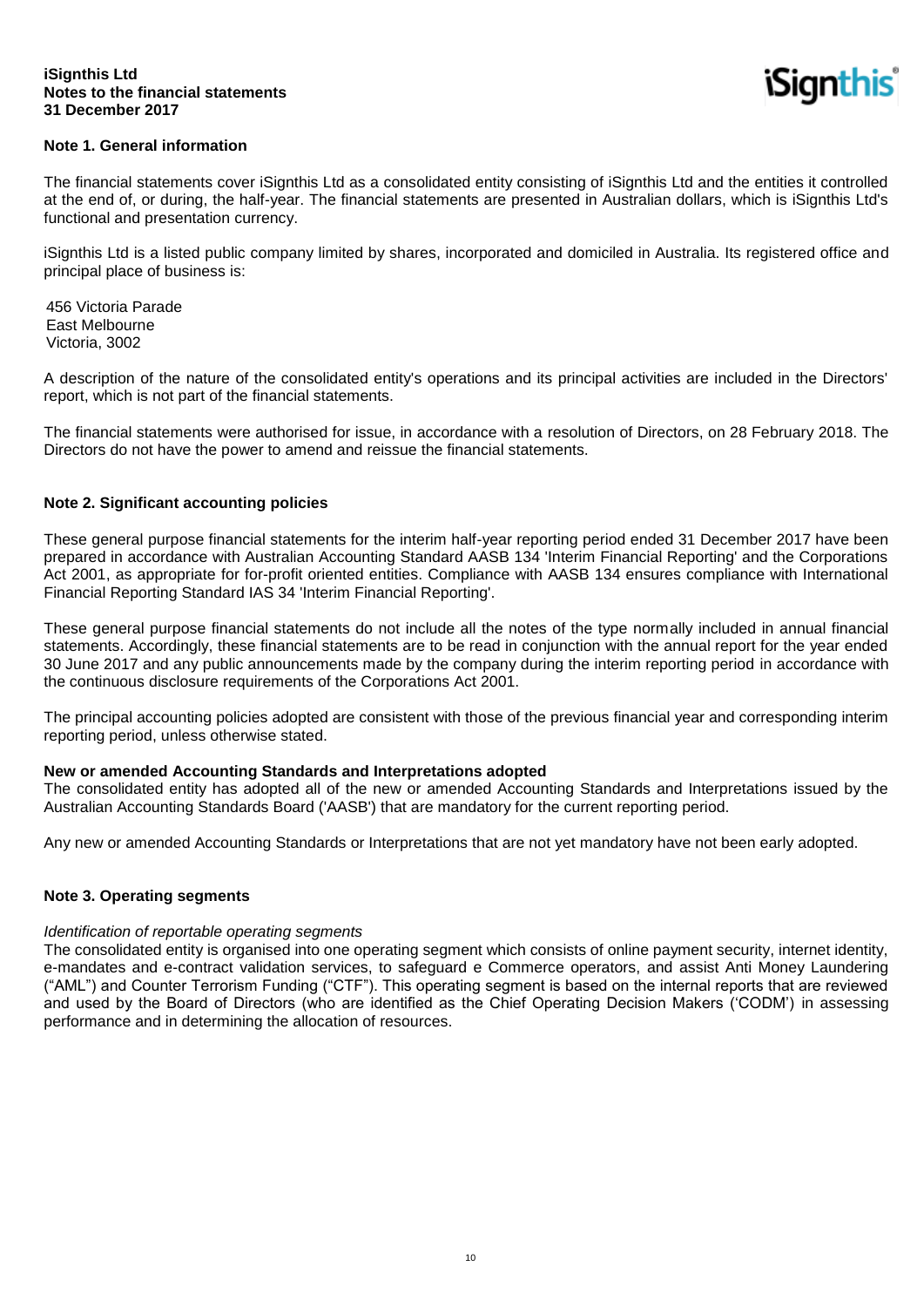# **Note 4. Revenue**



|                         | <b>Consolidated</b><br>31 December 31 December |            |  |
|-------------------------|------------------------------------------------|------------|--|
|                         | 2017<br>\$                                     | 2016<br>\$ |  |
| Fees                    |                                                |            |  |
| Contracted service fees | 779,082                                        | 119,613    |  |
| Licensing fees          | 20,417                                         | 102,083    |  |
|                         | 799,499                                        | 221,696    |  |
| Other revenue           |                                                |            |  |
| Interest                | 27,413                                         | 86,493     |  |
| Revenue                 | 826,912                                        | 308,189    |  |

#### **Note 5. Expenses**

|                                                                  | <b>Consolidated</b>             |      |
|------------------------------------------------------------------|---------------------------------|------|
|                                                                  | 31 December 31 December<br>2017 | 2016 |
| Loss before income tax includes the following specific expenses: |                                 |      |

# Share-based payments expense 205,047 936,314

During the half-year period the consolidated entity issued a total of 1,000,000 fully paid ordinary shares upon the vesting of performance rights meeting performance criteria. A total of 1,509,167 performance rights were issued to employees in accordance with the company's share incentive plan (see note 9) of which 1,000,000 rights vested into fully paid ordinary shares during the period.

#### **Note 6. Equity - issued capital**

|                                                                                                                                                                            |                                | <b>Consolidated</b>                  |                                        |                          |                                                  |
|----------------------------------------------------------------------------------------------------------------------------------------------------------------------------|--------------------------------|--------------------------------------|----------------------------------------|--------------------------|--------------------------------------------------|
|                                                                                                                                                                            |                                | 31 December<br>2017<br><b>Shares</b> | 30 June<br>2017<br><b>Shares</b>       | 31 December<br>2017<br>S | 30 June<br>2017<br>\$                            |
| Ordinary shares - fully paid                                                                                                                                               |                                | 667,080,241                          | 631,869,714                            | 30,677,294               | 24,668,528                                       |
| Movements in ordinary share capital                                                                                                                                        |                                |                                      |                                        |                          |                                                  |
| <b>Details</b>                                                                                                                                                             | Date                           |                                      | <b>Shares</b>                          | <b>Issue price</b>       | \$                                               |
| Balance<br>Proceeds from the issue of fully paid ordinary shares<br>Issue of fully paid ordinary shares upon the vesting of<br>performance rights<br>Capital raising costs | 1 July 2017<br>3 November 2017 | 30 November 2017                     | 631,869,714<br>34,210,527<br>1,000,000 | \$0.19                   | 24,668,528<br>6,500,000<br>155,000<br>(646, 234) |
| <b>Balance</b>                                                                                                                                                             |                                | 31 December 2017                     | 667,080,241                            |                          | 30,677,294                                       |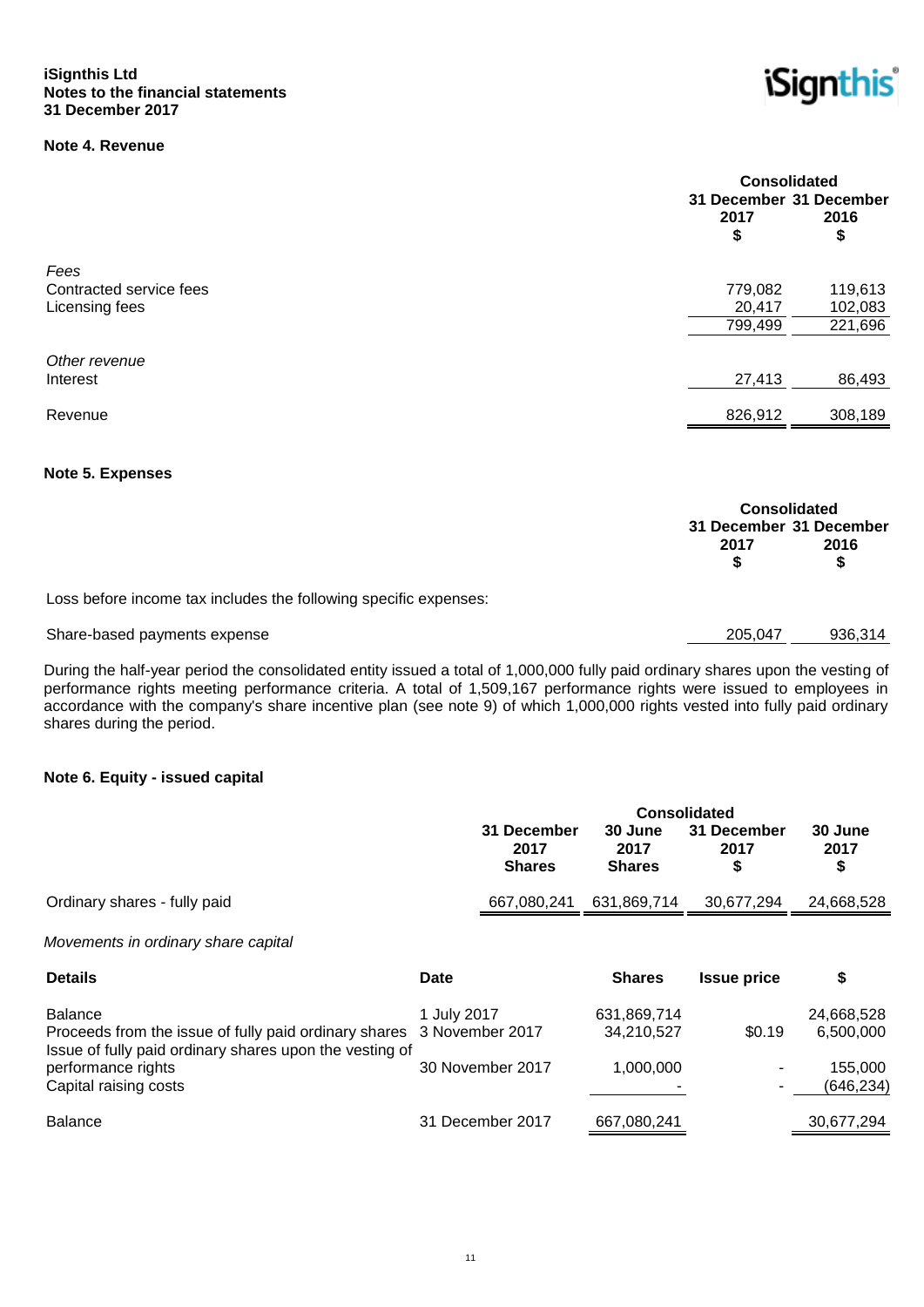*iSignthis* 

#### **Note 6. Equity - issued capital (continued)**

#### *Ordinary shares*

Ordinary shares entitle the holder to participate in dividends and the proceeds on the winding up of the company in proportion to the number of and amounts paid on the shares held. The fully paid ordinary shares have no par value and the company does not have a limited amount of authorised capital.

On a show of hands every member present at a meeting in person or by proxy shall have one vote and upon a poll each share shall have one vote.

#### *Share buy-back*

There is no current on-market share buy-back.

#### **Note 7. Events after the reporting period**

No matter or circumstance has arisen since 31 December 2017 that has significantly affected, or may significantly affect the consolidated entity's operations, the results of those operations, or the consolidated entity's state of affairs in future financial years.

#### **Note 8. Earnings per share**

|                                                                                           | Consolidated<br>31 December 31 December<br>2017<br>\$ | 2016<br>\$                   |
|-------------------------------------------------------------------------------------------|-------------------------------------------------------|------------------------------|
| Loss after income tax attributable to the owners of iSignthis Ltd                         | (2,606,234)<br><b>Number</b>                          | (3,355,811)<br><b>Number</b> |
|                                                                                           |                                                       |                              |
| Weighted average number of ordinary shares used in calculating basic earnings per share   | 642,821,945                                           | 621,869,714                  |
| Weighted average number of ordinary shares used in calculating diluted earnings per share | 642,821,945                                           | 621,869,714                  |
|                                                                                           | <b>Cents</b>                                          | <b>Cents</b>                 |
| Basic earnings per share<br>Diluted earnings per share                                    | (0.41)<br>(0.41)                                      | (0.54)<br>(0.54)             |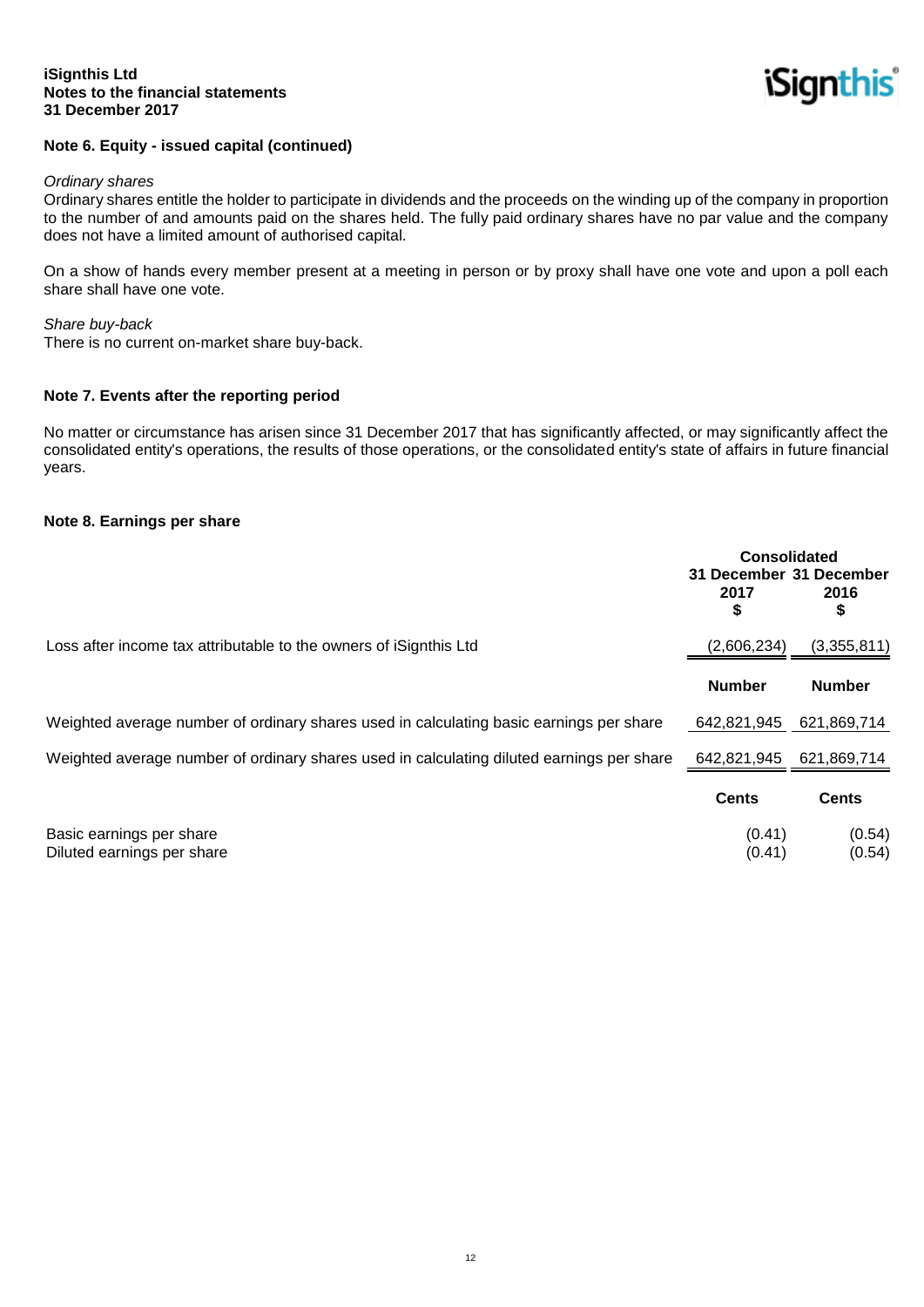# **Note 9. Share-based payments**

Set out below are summaries of options granted under the plan:

#### 31 December 2017

|            |             | Exercise | Balance at<br>the start of |           |           |              | Balance at<br>the end of |
|------------|-------------|----------|----------------------------|-----------|-----------|--------------|--------------------------|
| Grant date | Expiry date | price    | the half-year              | Granted   | Exercised | Expired      | the half-year            |
| 02/11/2015 | 31/07/2017  | \$0.38   | 6,000,000                  |           |           | (6,000,000)  |                          |
| 02/11/2015 | 30/09/2018  | \$0.50   | 6,000,000                  |           |           |              | 6,000,000                |
| 02/11/2015 | 30/09/2018  | \$0.62   | 6,000,000                  |           |           |              | 6,000,000                |
| 01/08/2016 | 01/07/2017  | \$0.38   | 5,000,000                  |           |           | (5,000,000)  |                          |
| 01/08/2016 | 01/07/2018  | \$0.50   | 5,000,000                  |           |           |              | 5,000,000                |
| 01/08/2016 | 01/07/2019  | \$0.62   | 5,000,000                  |           |           |              | 5,000,000                |
| 03/08/2017 | 31/12/2018  | \$0.30   |                            | 500,000   |           |              | 500,000                  |
| 09/11/2017 | 08/02/2019  | \$0.24   | ٠                          | 2,850,877 |           |              | 2,850,877                |
| 09/11/2017 | 08/05/2019  | \$0.27   | ۰                          | 2,850,877 |           |              | 2,850,877                |
| 09/11/2017 | 08/02/2020  | \$0.31   | ۰                          | 2,850,877 |           |              | 2,850,877                |
| 08/12/2017 | 08/02/2019  | \$0.24   |                            | 200,000   |           |              | 200,000                  |
| 08/12/2017 | 08/05/2019  | \$0.27   |                            | 200,000   |           |              | 200,000                  |
| 08/12/2017 | 08/02/2020  | \$0.31   | -                          | 200,000   |           |              | 200,000                  |
|            |             |          | 33,000,000                 | 9,652,631 |           | (11,000,000) | 31,652,631               |

#### 31 December 2016

| Grant date | Expiry date | Exercise<br>price | Balance at<br>the start of<br>the half-year | Granted    | Exercised | Expired | Balance at<br>the end of<br>the half-year |
|------------|-------------|-------------------|---------------------------------------------|------------|-----------|---------|-------------------------------------------|
| 15/05/2015 | 13/05/2017  | \$0.04            | 10,000,000                                  |            |           |         | 10,000,000                                |
| 02/11/2015 | 31/07/2017  | \$0.38            | 6,000,000                                   |            |           |         | 6,000,000                                 |
| 02/11/2015 | 30/09/2018  | \$0.50            | 6,000,000                                   |            |           |         | 6,000,000                                 |
| 02/11/2015 | 30/09/2018  | \$0.62            | 6,000,000                                   |            |           | ۰.      | 6.000.000                                 |
| 01/08/2016 | 01/07/2017  | \$0.38            | ۰                                           | 5,000,000  |           |         | 5.000.000                                 |
| 01/08/2016 | 01/07/2018  | \$0.50            | ٠                                           | 5,000,000  |           |         | 5,000,000                                 |
| 01/08/2016 | 01/07/2019  | \$0.62            | $\overline{\phantom{a}}$                    | 5,000,000  |           |         | 5,000,000                                 |
|            |             |                   | 28,000,000                                  | 15,000,000 |           |         | 43.000.000                                |

Set out below are the options exercisable at the end of the financial half-year:

| Grant date | Expiry date | 31 December<br>2017<br>Number | 31 December<br>2016<br><b>Number</b> |
|------------|-------------|-------------------------------|--------------------------------------|
| 15/05/2015 | 13/05/2017  |                               | 10,000,000                           |
| 02/11/2015 | 31/07/2017  |                               | 6,000,000                            |
| 02/11/2015 | 30/09/2018  | 6,000,000                     | 6,000,000                            |
| 02/11/2015 | 30/09/2018  | 6,000,000                     | 6,000,000                            |
| 01/08/2016 | 01/07/2017  |                               | 5,000,000                            |
| 01/08/2016 | 01/07/2018  | 5,000,000                     | 5,000,000                            |
| 01/08/2016 | 01/07/2019  | 5,000,000                     | 5,000,000                            |
| 03/08/2017 | 31/12/2018  | 500,000                       |                                      |
| 09/11/2017 | 08/02/2019  | 2,850,877                     |                                      |
| 09/11/2017 | 08/05/2019  | 2,850,877                     |                                      |
| 09/11/2017 | 08/02/2020  | 2,850,877                     |                                      |
| 08/12/2017 | 08/02/2019  | 200,000                       |                                      |
| 08/12/2017 | 08/05/2019  | 200,000                       |                                      |
| 08/12/2017 | 08/02/2020  | 200,000                       |                                      |
|            |             |                               |                                      |
|            |             | 31,652,631                    | 43,000,000                           |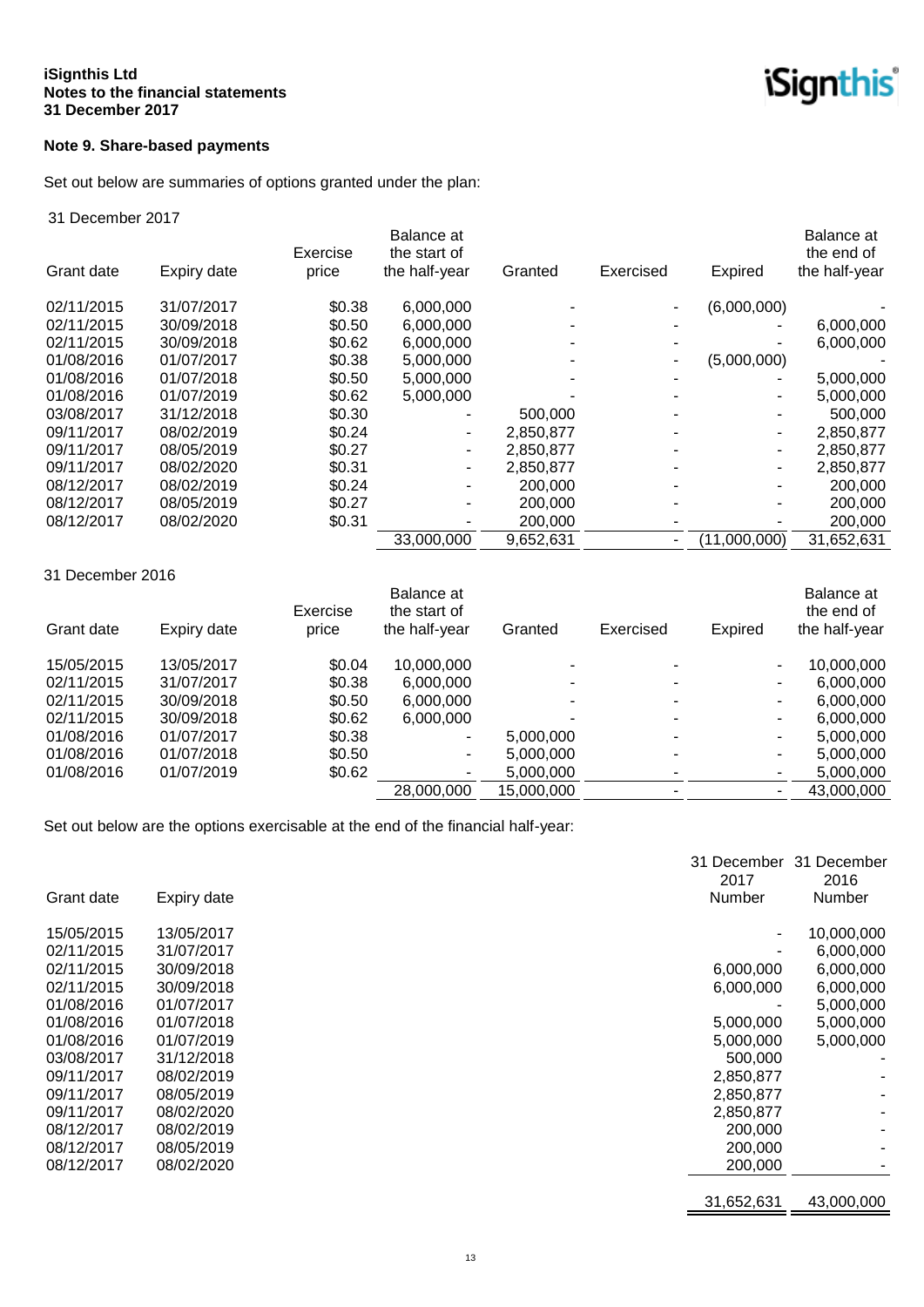

# **Note 9. Share-based payments (continued)**

During the period the consolidated entity issued a total of 1,509,167 performance rights to employees in accordance with the company's share incentive plan.

Set out below are summaries of performance rights granted under the plan:

#### 31 December 2017

|            |             | Balance at<br>the start of |           |             |           | Balance at<br>the end of |
|------------|-------------|----------------------------|-----------|-------------|-----------|--------------------------|
| Grant date | Expiry date | the half-year              | Granted   | Vested      | Expired   | the half-year            |
| 01/08/2016 | 01/03/2018  | 216,667                    |           |             |           | 216,667                  |
| 01/08/2016 | 15/07/2018  | 718.584                    |           |             |           | 718,584                  |
| 11/11/2016 | 01/11/2018  | 335,000                    |           |             | (12,500)  | 322,500                  |
| 27/01/2017 | 01/11/2018  | 371,500                    |           |             | (18,250)  | 353,250                  |
| 30/06/2017 | 25/04/2019  | 50,000                     |           |             |           | 50,000                   |
| 30/06/2017 | 01/07/2019  | 17.500                     |           |             |           | 17,500                   |
| 05/12/2017 | 24/04/2019  |                            | 127,500   |             |           | 127,500                  |
| 05/12/2017 | 01/09/2018  |                            | 143,333   |             |           | 143,333                  |
| 05/12/2017 | 01/09/2019  |                            | 83,334    |             |           | 83,334                   |
| 05/12/2017 | 19/09/2018  |                            | 72.500    |             |           | 72,500                   |
| 05/12/2017 | 19/09/2019  |                            | 72,500    |             |           | 72,500                   |
| 05/12/2017 | 01/12/2019  |                            | 10,000    |             |           | 10,000                   |
| 05/12/2017 | 01/12/2019  |                            | 1,000,000 | (1,000,000) |           |                          |
|            |             | 1,709,251                  | 1,509,167 | (1,000,000) | (30, 750) | 2,187,668                |

The performance rights listed above will vest once the holder of the right has satisfied various performance conditions set out in the signed offer letter.

31 December 2016

| Grant date | Expiry date | Exercise<br>price | Balance at<br>the start of<br>the half-year | Granted   | Vested | Expired                  | Balance at<br>the end of<br>the half-year |
|------------|-------------|-------------------|---------------------------------------------|-----------|--------|--------------------------|-------------------------------------------|
| 01/08/2016 | 01/03/2018  | ٠                 | -                                           | 231.250   |        |                          | 231,250                                   |
| 01/08/2016 | 15/07/2018  | $\blacksquare$    | ۰                                           | 791.500   |        | $\overline{\phantom{a}}$ | 791.500                                   |
| 11/11/2016 | 01/11/2018  | ۰                 | -                                           | 335,000   |        |                          | 335,000                                   |
|            |             |                   | -                                           | 1,357,750 |        |                          | 1,357,750                                 |

Set out below are the performance rights exercisable at the end of the financial half-year:

|            |             | 31 December | 31 December   |
|------------|-------------|-------------|---------------|
|            |             | 2017        | 2016          |
| Grant date | Expiry date | Number      | <b>Number</b> |
| 01/08/2016 | 01/03/2018  | 216,667     | 231,250       |
| 01/08/2016 | 15/07/2018  | 718,584     | 791,500       |
| 11/11/2016 | 01/11/2018  | 322,500     | 335,000       |
| 27/01/2017 | 01/11/2018  | 353,250     |               |
| 30/06/2017 | 25/04/2019  | 50,000      |               |
| 30/06/2017 | 01/07/2019  | 17,500      |               |
| 05/12/2017 | 24/04/2019  | 127,500     |               |
| 05/12/2017 | 01/09/2018  | 143,333     |               |
| 05/12/2017 | 01/09/2019  | 83,334      |               |
| 05/12/2017 | 19/09/2018  | 72,500      |               |
| 05/12/2017 | 19/09/2019  | 72,500      |               |
| 05/12/2017 | 01/12/2019  | 10,000      |               |
|            |             |             |               |
|            |             | 2,187,668   | 1,357,750     |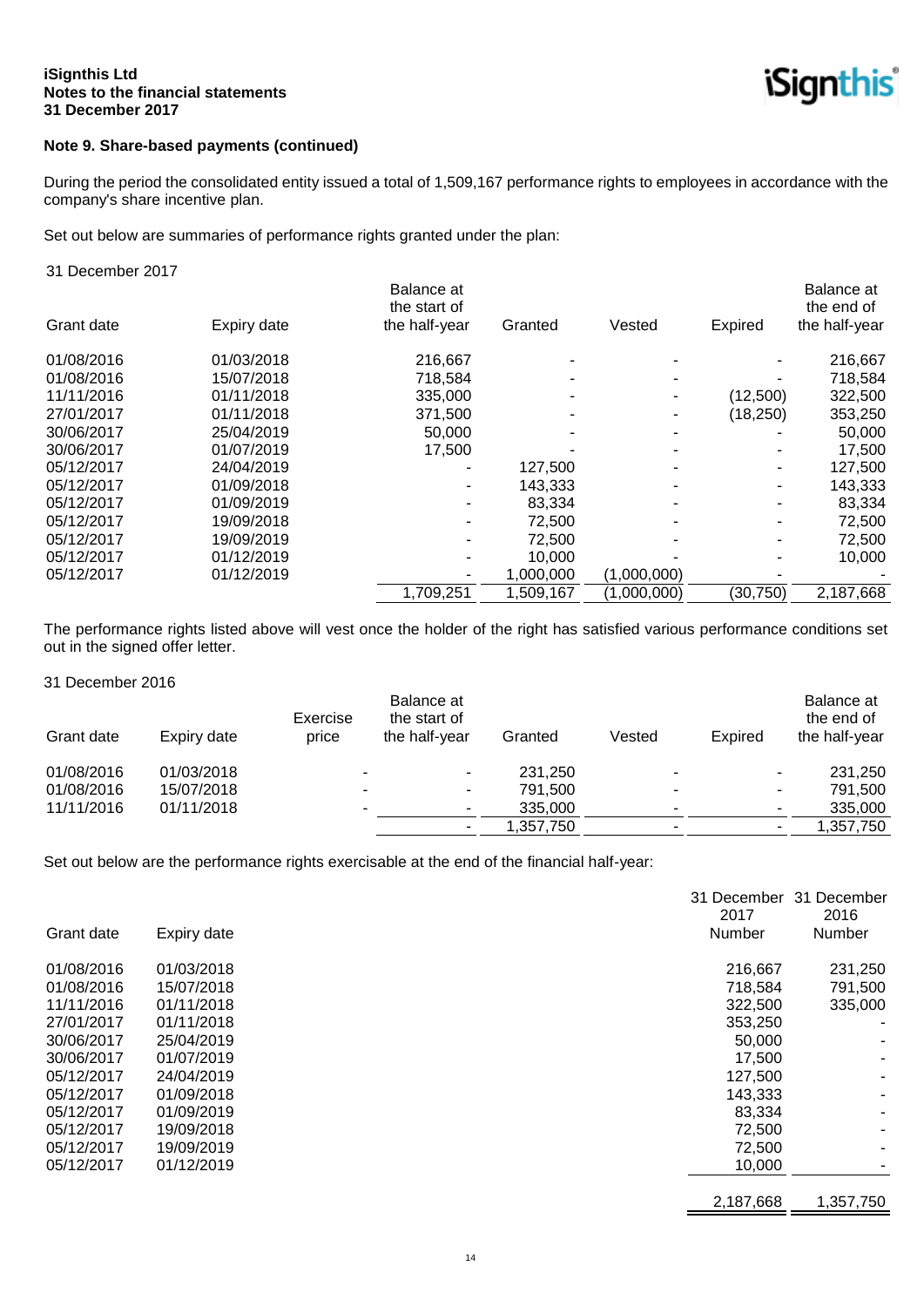

# **Note 9. Share-based payments (continued)**

For the options granted during the current financial half-year, the valuation model inputs used to determine the fair value at the grant date, are as follows:

|            |             | Share price   | Exercise | Expected   | <b>Dividend</b>          | Risk-free     | Fair value    |
|------------|-------------|---------------|----------|------------|--------------------------|---------------|---------------|
| Grant date | Expiry date | at grant date | price    | volatility | yield                    | interest rate | at grant date |
| 03/08/2017 | 31/12/2018  | \$0.20        | \$0.30   | 77.90%     | ۰                        | 1.67%         | \$0.048       |
| 09/11/2017 | 08/02/2019  | \$0.19        | \$0.24   | 64.40%     | $\overline{\phantom{0}}$ | 1.74%         | \$0.040       |
| 09/11/2017 | 08/05/2019  | \$0.19        | \$0.27   | 75.20%     | $\blacksquare$           | 1.74%         | \$0.048       |
| 09/11/2017 | 08/02/2020  | \$0.19        | \$0.31   | 82.50%     | ٠                        | 1.74%         | \$0.066       |
| 08/12/2017 | 08/02/2019  | \$0.15        | \$0.24   | 65.90%     |                          | 1.87%         | \$0.021       |
| 08/12/2017 | 08/05/2019  | \$0.15        | \$0.27   | 67.10%     | $\blacksquare$           | 1.87%         | \$0.022       |
| 08/12/2017 | 08/02/2020  | \$0.15        | \$0.31   | 78.60%     | ٠                        | 1.87%         | \$0.038       |

For the performance rights granted during the current financial half-year, the valuation model inputs used to determine the fair value at the grant date, are as follows:

| Grant date | Expiry date | Share price<br>at grant date | Expected<br>volatility | Dividend<br>vield | Risk-free<br>interest rate | Fair value<br>at grant date |
|------------|-------------|------------------------------|------------------------|-------------------|----------------------------|-----------------------------|
| 05/12/2017 | 24/04/2019  | \$0.155                      | ۰                      |                   | ۰.                         | \$0.155                     |
| 05/12/2017 | 01/09/2018  | \$0.155                      | -                      |                   |                            | \$0.155                     |
| 05/12/2017 | 01/09/2019  | \$0.155                      | $\blacksquare$         | ۰                 | ۰.                         | \$0.155                     |
| 05/12/2017 | 19/09/2018  | \$0.155                      | ۰                      |                   | -                          | \$0.155                     |
| 05/12/2017 | 19/09/2019  | \$0.155                      | -                      |                   | ۰.                         | \$0.155                     |
| 05/12/2017 | 01/12/2019  | \$0.155                      | ۰                      |                   | ۰.                         | \$0.155                     |
| 05/12/2017 | 01/12/2019  | \$0.155                      | -                      |                   |                            | \$0.155                     |

The performance rights listed above will vest once the holder of the right has satisfied various performance conditions set out in the signed offer letter. The company has estimated that there is a 56% chance of all rights vesting and has therefore taken this into consideration when valuing the rights.

As part of the part consideration for the acquisition of 100% of issued capital of iSignthis B.V. and ISX IP Ltd (together known as "iSignthis") in March 2015 the vendor also issued 336,666,667 performance shares (on a post consolidation basis) based on achievement of the following milestones within three (3) of completing the transaction:

(i) 112,222,222 Class A Performance Shares – on achievement of annual revenue of at least \$5,000,000. Annual revenue will be calculated on annualised basis over a 6 month reporting period. Class A Performance Shares will expire if unconverted within three (3) years of completing the transaction;

(ii) 112,222,222 Class B Performance Shares – on achievement of annual revenue of at least \$7,500,000. Annual revenue will be calculated on annualised basis over a 6 month reporting period. Class B Performance Shares will expire if unconverted within three (3) years of completing the transaction; and

(iii) 112,222,223 Class C Performance Shares – on achievement of annual revenue of at least \$10,000,000. Annual revenue will be calculated on annualised basis over a 6 month reporting period. Class C Performance Shares will expire if unconverted within three (3) years of completing the transaction.

As at the date of the this report, none of the milestones have been met in relation to the Performance Shares and none of the Performance Shares were issued or cancelled.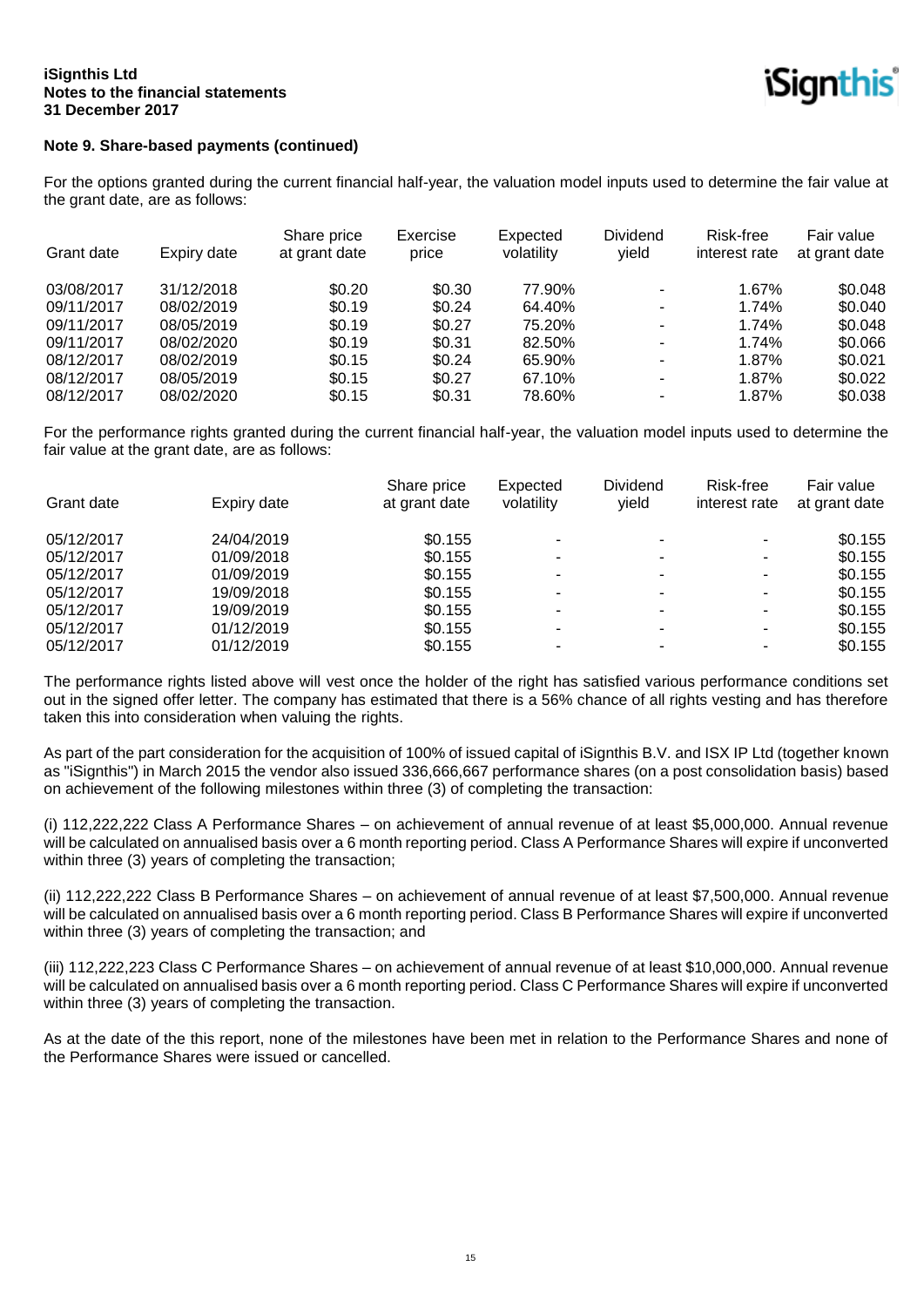#### **iSignthis Ltd Directors' declaration 31 December 2017**

*iSignthis* 

In the Directors' opinion:

- the attached financial statements and notes comply with the Corporations Act 2001, Australian Accounting Standard AASB 134 'Interim Financial Reporting', the Corporations Regulations 2001 and other mandatory professional reporting requirements;
- the attached financial statements and notes give a true and fair view of the consolidated entity's financial position as at 31 December 2017 and of its performance for the financial half-year ended on that date; and
- there are reasonable grounds to believe that the company will be able to pay its debts as and when they become due and payable.

Signed in accordance with a resolution of Directors made pursuant to section 303(5)(a) of the Corporations Act 2001.

On behalf of the Directors

 $\overline{\phantom{a}}$ 

Nickolas John Karantzis Managing Director

28 February 2018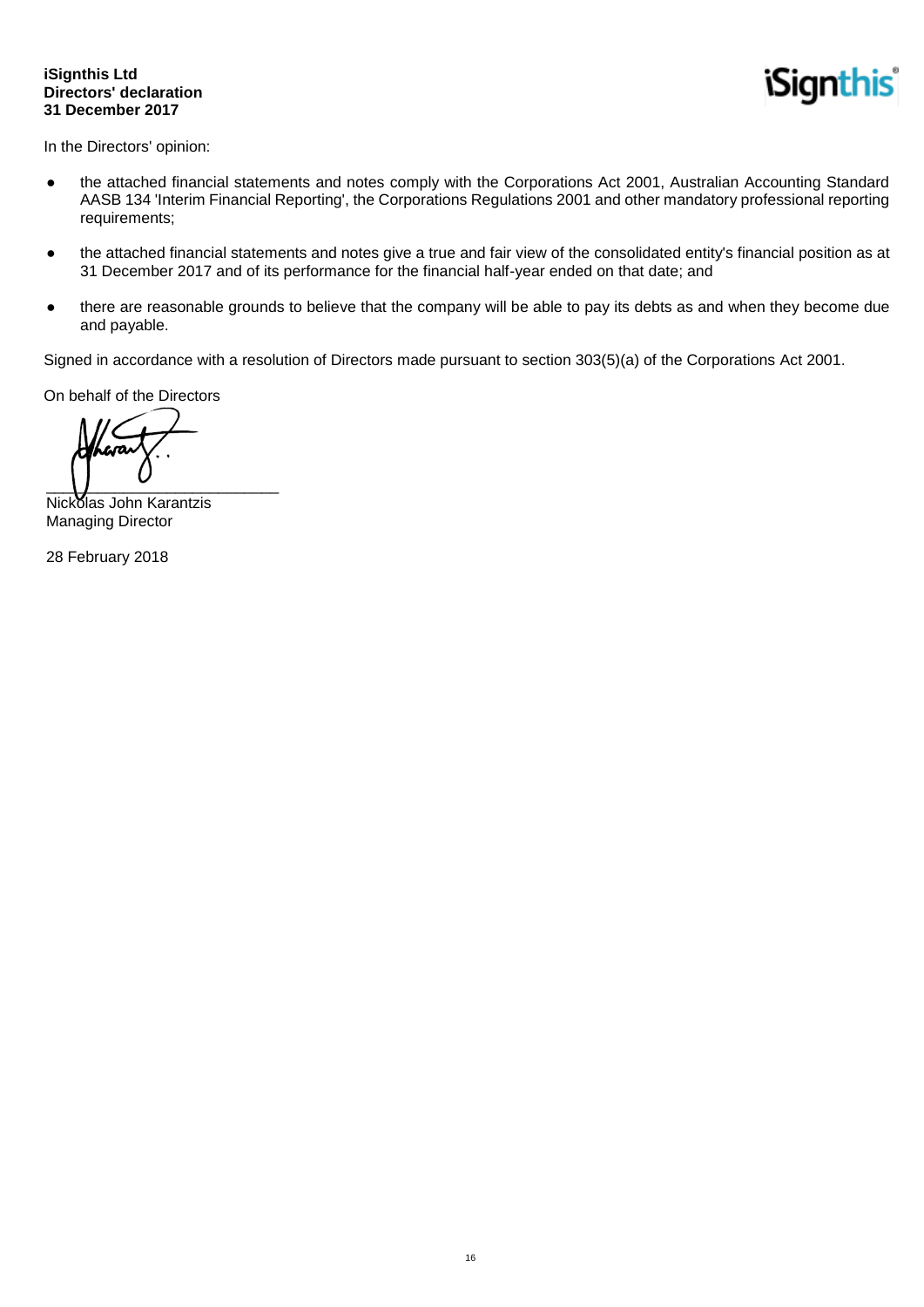

[This page has intentionally been left blank for the insertion of page one of the independent auditor's review report]